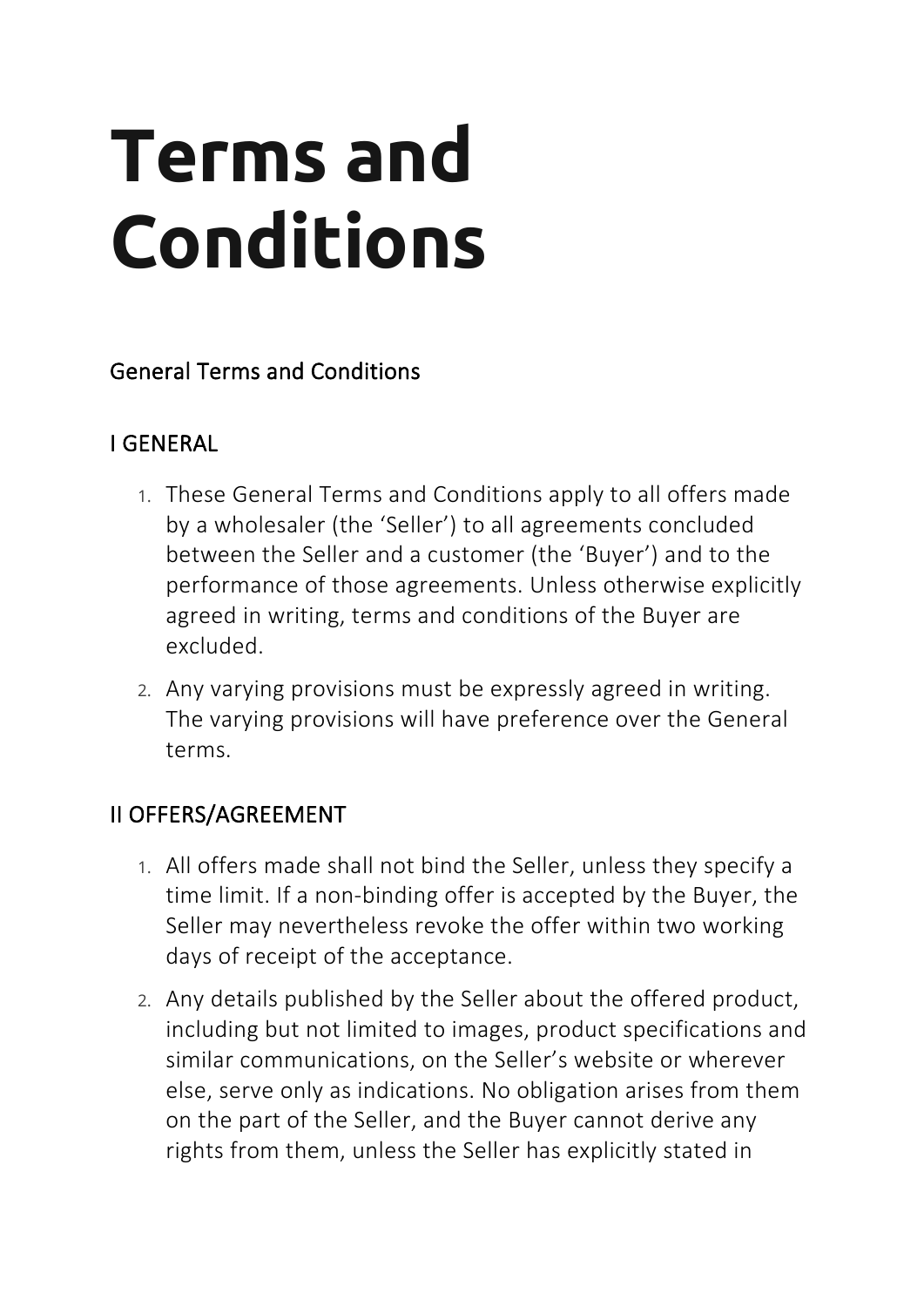writing that the products in question correspond with the published details.

- 3. An agreement will be concluded at the moment of express acceptance of the order by the Seller in a manner that is customary in the sector.
- 4. Offers are once-only and will not apply to repeat orders.

# III PRICES

- 1. The prices are ex works (EXW) Seller's.
- 2. Unless otherwise agreed, the prices do not include value added tax (VAT), import duties, other taxes and charges, costs of quality inspection and/or phytosanitary testing, costs of loading and unloading, packaging, transport, insurance and any other costs. The Seller shall charge the Buyer all increments to the cost price which are paid initially by the Seller and/or which the Seller is required to charge the Buyer on the basis of a legal arrangement. Transportation insurance will be taken out only at the explicit request and at the expense of the Buyer.
- 3. The prices are in euros, unless another currency is stated in the invoice.

#### IV DELIVERY AND DELIVERY TIME

- 1. Any delivery times quoted are an indication only and may in no event be regarded as being of the essence, unless otherwise expressly agreed in writing. The Seller will not be liable for any loss incurred by the Buyer as a result of delays beyond the delivery time quoted.
- 2. Should the Seller not be able to perform (part of) an order, he will inform the Buyer as soon as possible. If the Seller is not able to deliver the ordered quantity, he may deliver a smaller quantity or postpone the performance and/or, by mutual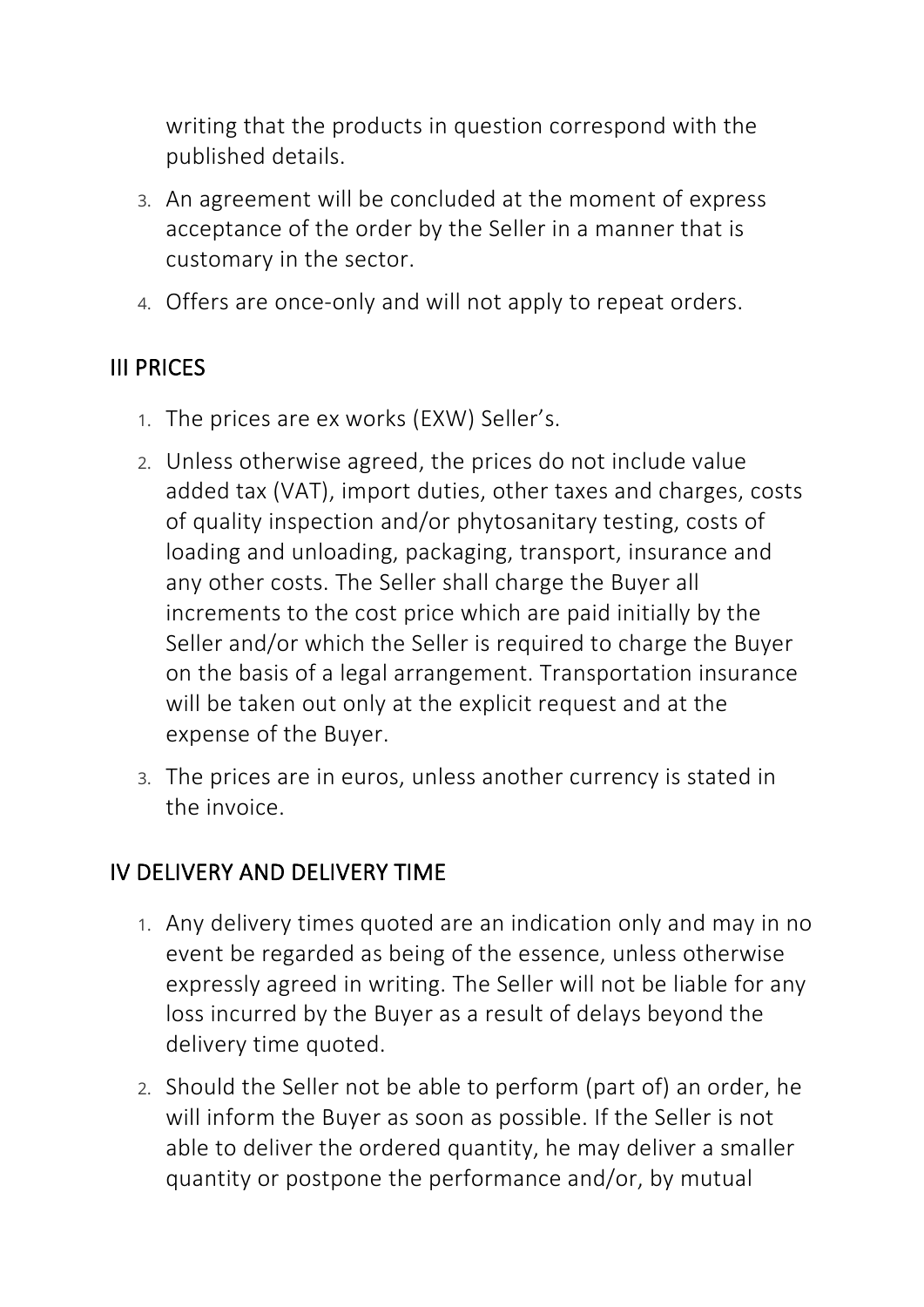arrangement with the Buyer, deliver other products that are similar or of the same value.

- 3. Unless otherwise expressly agreed in writing the Seller's warehouse or processing area or any other place indicated by the Seller will be regarded as the place of delivery. The risk is transferred to the Buyer at the moment of delivery or, in the event of transportation, at the moment the products are handed over to the haulier or leave the delivery location to be transported, irrespective of whether the transportation takes place from the delivery location and/or whether the Buyer or the Seller pays the transportation costs.
- 4. Delivery will be free only if and to the extent as so agreed and stated by the Seller in the order confirmation.
- 5. The Seller reserves the right not to perform orders if the Buyer has not paid for previous deliveries within the agreed term of payment, if the Buyer has otherwise failed to fulfil his obligations or if, in the Seller's opinion, the Buyer is at risk of failing to fulfil his obligations to the Seller.
- 6. If the Buyer has not taken delivery of the products at the agreed time and place, the Buyer will be in default and liable for any loss in quality. The products ordered will be available to the Buyer during storage and will be stored to the Buyer's account and at the Buyer's risk.
- 7. If, however, the Buyer has not taken delivery of the products after a limited storage period (that may be considered reasonable in view of the product type) and if in the opinion of the Seller the risk of loss of quality and/or decay of the products so demands in order to limit loss, the Seller will be entitled to sell the products in question to a third party.
- 8. Non-performance by the Buyer does not relieve him of his obligation to pay the full price.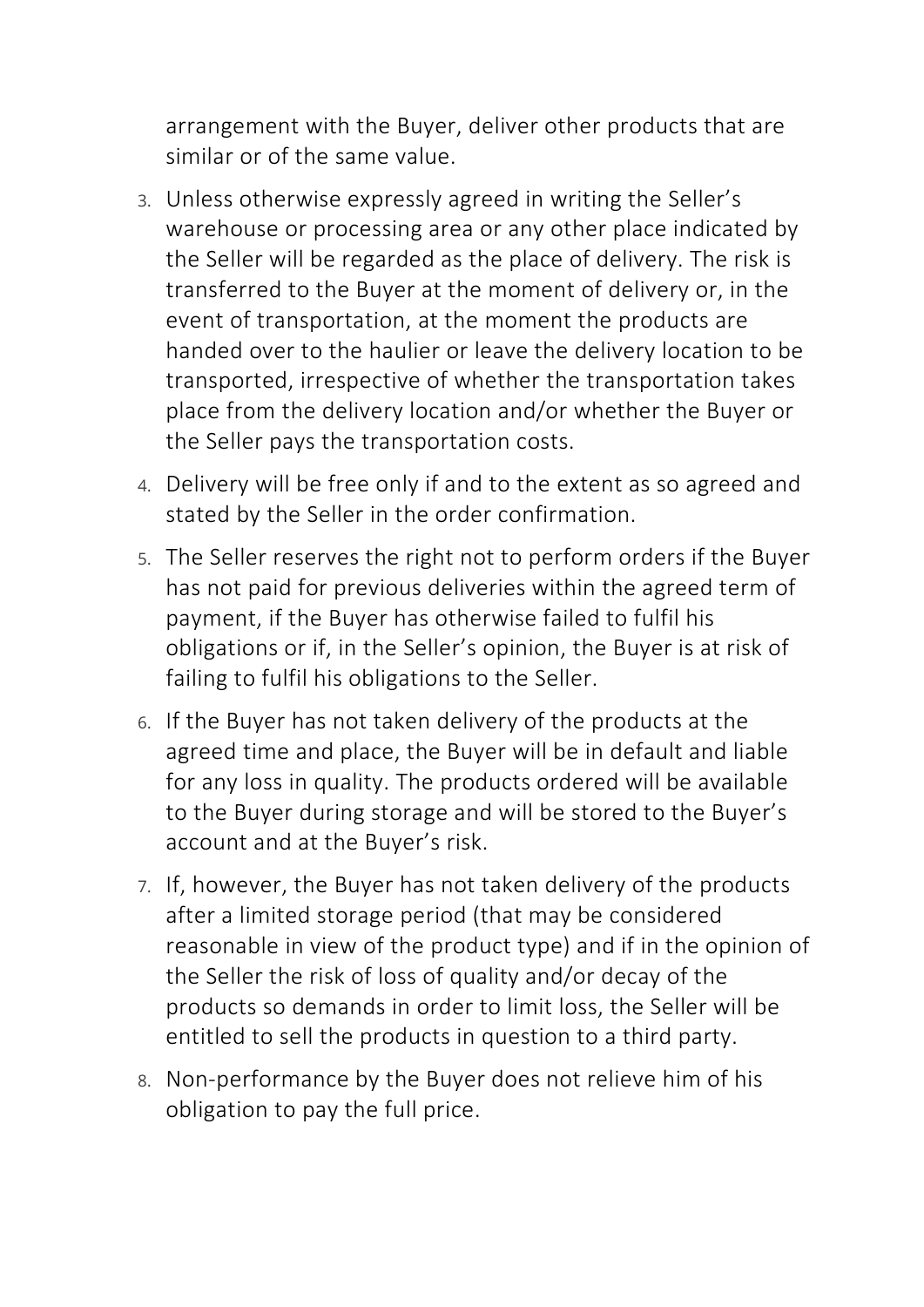9. The Seller will not be liable for any loss incurred as a consequence of non-delivery.

#### V FORCE MAJEURE

- 1. In the event of force majeure the Seller may fully or partly rescind the agreement or postpone delivery for the duration of the force majeure.
- 2. 'Force majeure' includes, but is not limited to, circumstances such as civil commotion, war, strikes, natural disasters, epidemics, terrorism, weather conditions, traffic conditions such as roadblocks, road work or traffic jams, fire, government measures or the such, also if these circumstances relate only to the execution of the agreement by enlisted third parties such as a supplier of the Seller or a haulier.

# VI PACKAGING

- 1. The products will be packaged in the manner that is customary in the flower and plant wholesale trade in such a way as will be determined by the Seller in accordance with sound business practice, unless otherwise agreed in writing.
- 2. Non-reusable packaging may be charged and is nonreturnable.
- 3. If the products are delivered in reusable packaging (cardboard boxes) and/or on durable transport material (stacking trolleys, containers, pallets etc.), the Buyer shall return identical packaging material with the same registration (e.g. a chip or label) to the Seller within a week of delivery, also if a usage fee is charged, unless otherwise agreed in writing.
- 4. If return consignments are not sent on time or durable packaging and/or transport material that is loaned to the Buyer for the longer term is not returned within a reasonable time set by the Seller, the Seller reserves the right to a) charge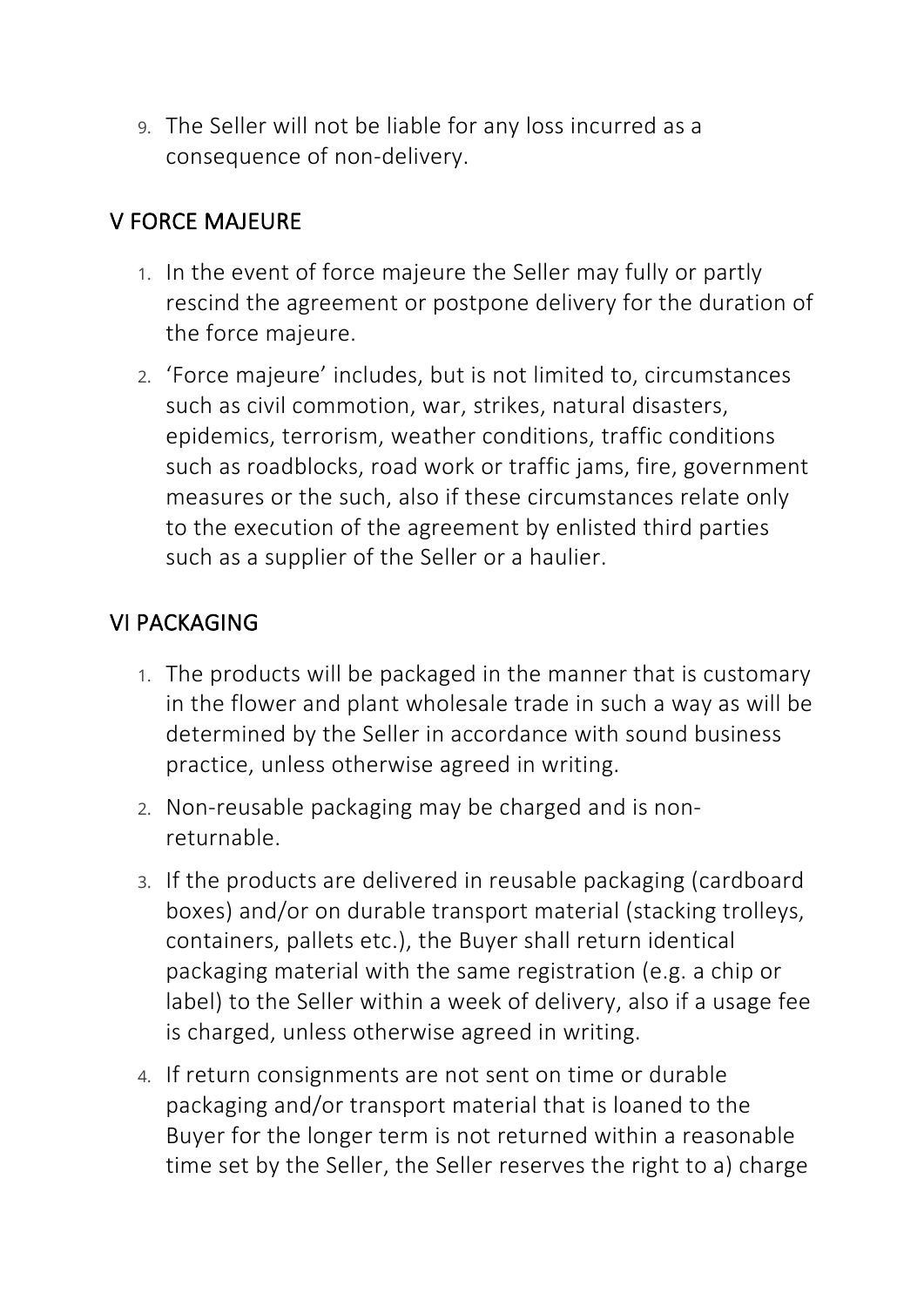the costs thereof to the Buyer and b) recover from the Buyer any further loss incurred by the Seller in connection herewith, such as extra rental costs.

- 5. Any costs initially paid by the Seller for the return transport will be charged separately to the Buyer unless otherwise agreed in writing. If a deposit is charged, that deposit will be refunded after the material in question has been returned in good condition.
- 6. The Buyer shall reimburse the Seller for the repair or replacement costs of reusable and/or durable packaging that is damaged or lost and for any further damage sustained by the Seller in connection herewith, such as extra rental costs.
- 7. In the event of a dispute between the Seller and the Buyer with regard to outstanding quantities of transport material the administrative records of the Seller shall prevail.

# VII COMPLAINTS

- 1. Notification regarding complaints concerning visible defects, including quantities, sizes and/or weight, must be received by the Seller by fax, telex, e-mail or telephone immediately after discovery but at the latest within 24 hours of receipt. Notification by telephone must be confirmed in writing by the Buyer within two days of receipt of the products. The Buyer or recipient of the products must also note any visible complaint upon delivery on the transport documents in question.
- 2. Complaints concerning non-visible defects in products delivered must be notified to the Seller immediately after discovery. If the complaint was not submitted in writing, it must be confirmed to the Seller in writing within 24 hours.
- 3. A complaint must in any event contain:
	- . a detailed and accurate description of the defect(s), supported by evidence in the form of, for example, photos or an expert report; and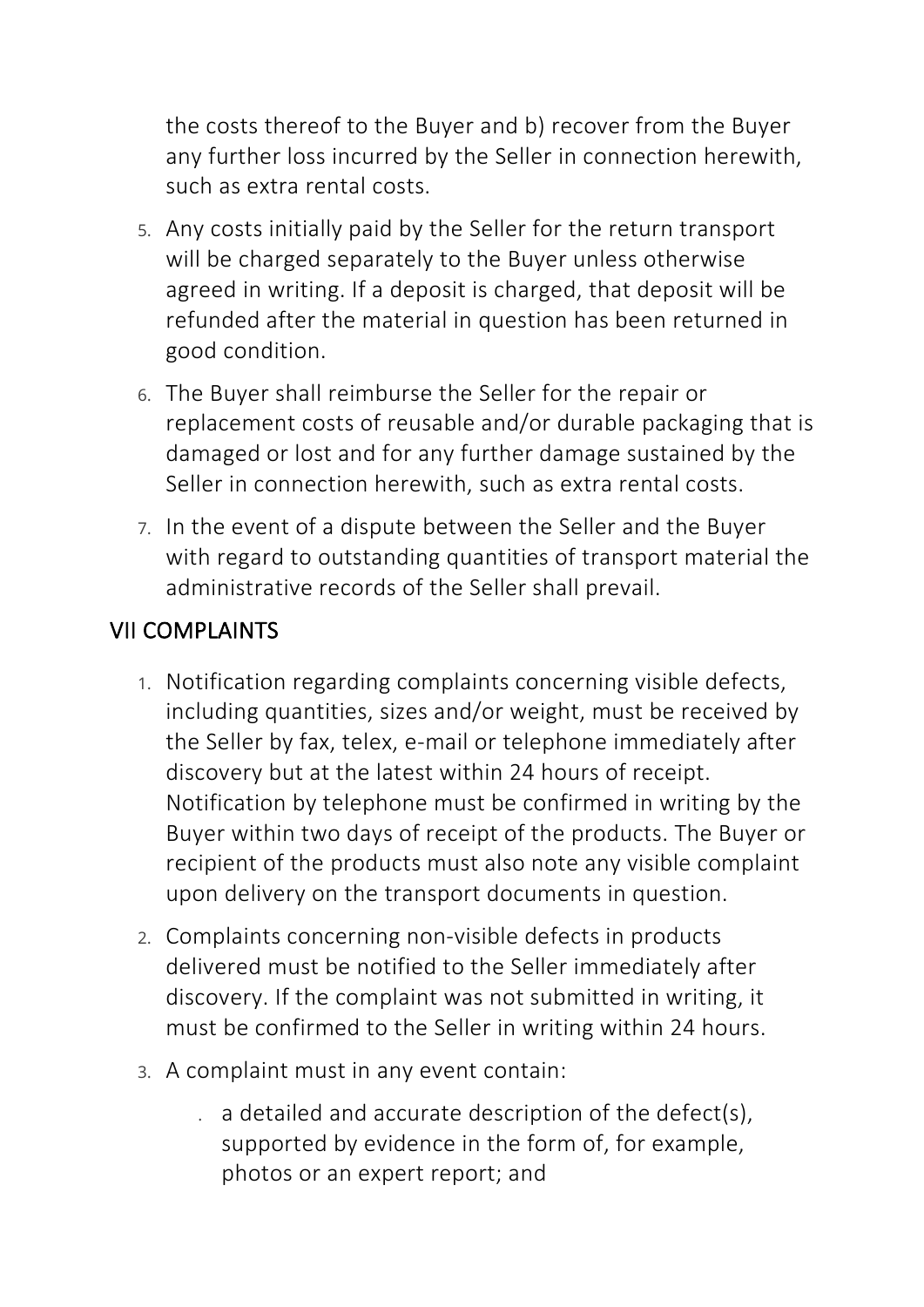- a. a statement of any other facts from which it can be inferred that the products delivered and the products rejected by the Buyer are one and the same.
- 4. The Buyer is to enable the Seller to investigate, or instigate an investigation of, the validity of the complaints on location and/or to take back the products delivered, unless the Seller has explicitly agreed in writing to waive an investigation on location. The products must be kept in the original packaging.
- 5. Complaints that concern only a part of the products delivered will not entitle the Buyer to reject the entire delivery.
- 6. Once the time limits referred to in VII.1 and 2 have elapsed, the Buyer will be deemed to have accepted the products delivered and the invoice rendered. The Seller will then no longer be obliged to handle any claims submitted by the Buyer.
- 7. If a complaint submitted by the Buyer proves unfounded, the Buyer shall reimburse the Seller for any costs incurred in connection with the investigation.

# VIII LIABILITY

- 1. The Seller is not liable for any loss incurred by the Buyer, unless and to the extent the Buyer proves, that the loss was caused by intent or gross negligence on the part of the Seller.
- 2. Defects concerning any possible phytosanitary and/or other requirements that are applicable in the country of importation do not entitle the Buyer to any indemnification or rescindment of the agreement, unless and to the extent that the Buyer has informed the Seller of these requirements beforehand in writing.
- 3. The Seller is never liable for any consequential loss suffered by the Buyer. Should the Seller nevertheless have to indemnify a loss, liability of the Seller for any loss incurred by the Buyer will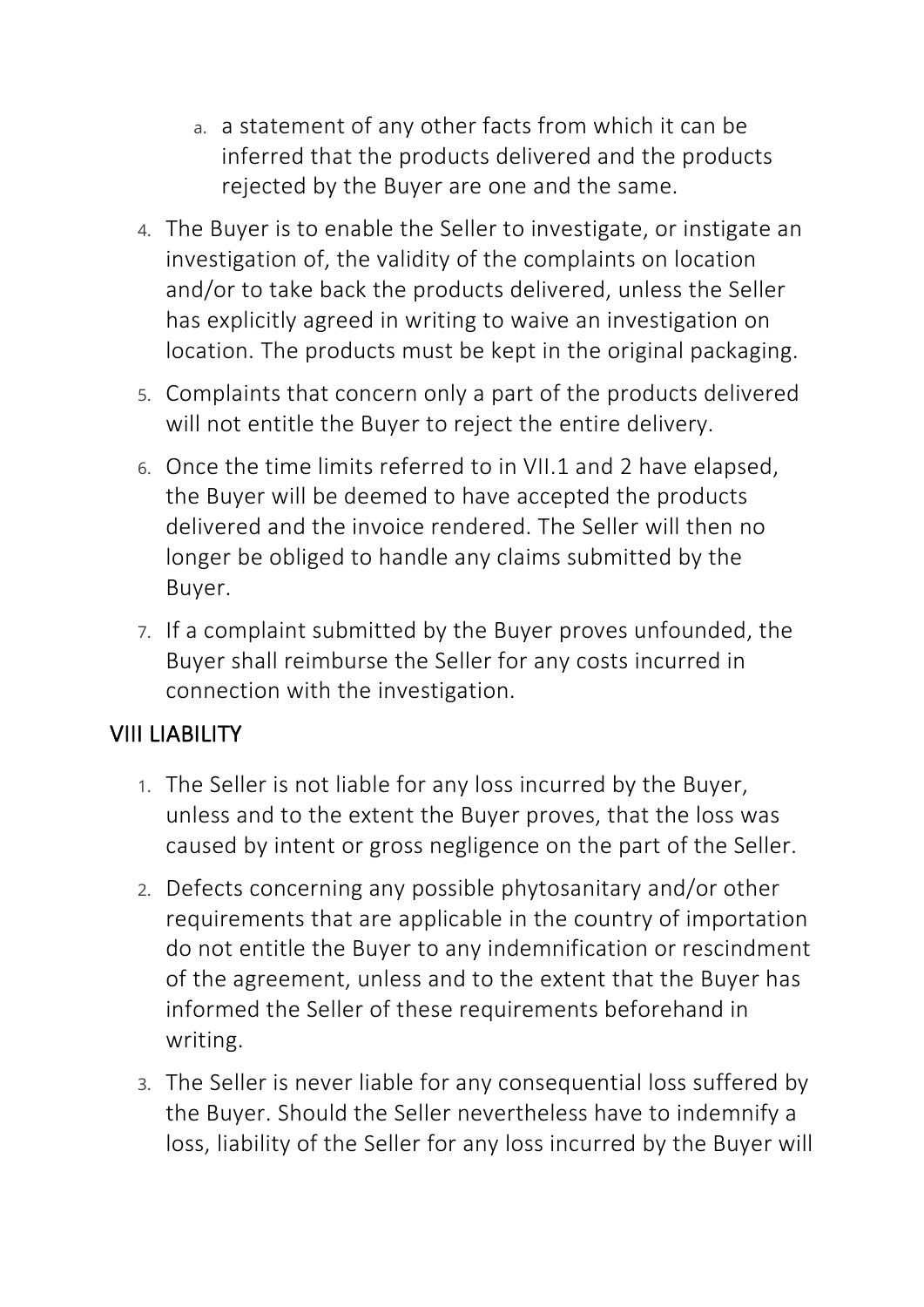not exceed the invoice value of the part of the products delivered to which the claim applies.

4. Unless otherwise expressly stated, the products delivered are intended exclusively for decorative purposes and are not suitable for internal consumption. The Seller notes that the products may have harmful effects on humans and/or animals in the event of incorrect use, consumption, contact and/or hypersensitivity. In addition, moisture dripping from some products can cause damage to materials that it comes into contact with. The Buyer must pass on this warning to its customers and indemnifies the Seller against any and all claims from third parties, including end users, in respect of these consequences.

# IX PAYMENT

- 1. Payment must be made at the office of the Seller and at the Seller's option:
	- . net cash on delivery; or
	- a. within the term indicated by the Seller or, if no term has been specified, within 30 days after the invoice date, by means of deposit or transfer to a bank account indicated by the Seller; or
	- b. by automatic withdrawal.
- 1. Any possible bank charges will be for the account of the Buyer.
- 2. The Buyer may not defer payment of the purchase price or deduct any amounts from the purchase price without explicit prior written permission from the Seller.
- 3. The Buyer will be in default upon the expiry of the term of payment. The Seller will then be entitled to rescind the agreement with immediate effect. The Seller is not liable regarding any consequences that this rescindment might entail.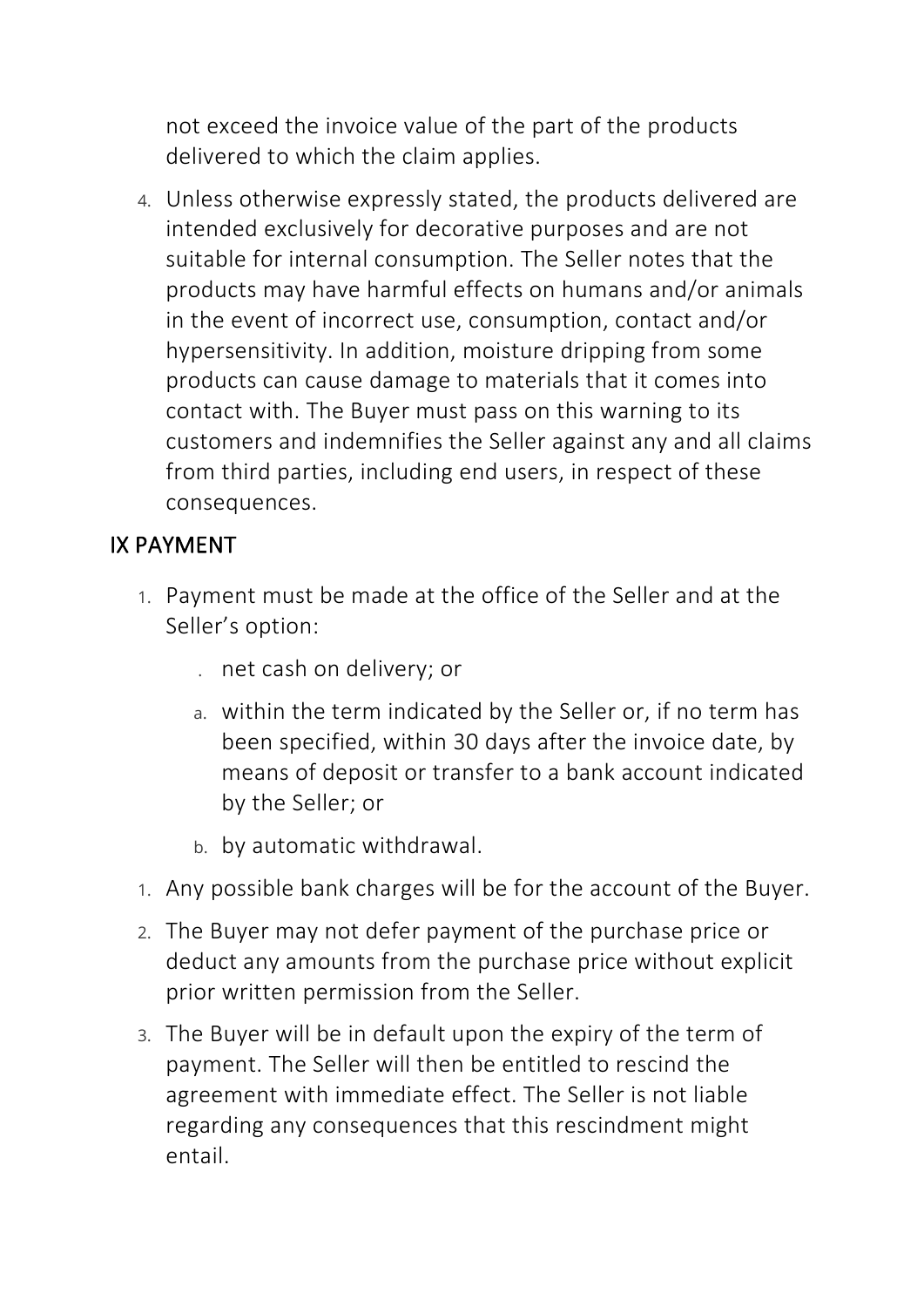- 4. If the Buyer is in default, the Seller will be entitled to charge interest of 1.5% on a monthly basis or, should the legal rate be higher, the legal rate on the amount outstanding, as from the due date of the invoice until the date of payment in full. If the Buyer is in default the Seller is further entitled to charge any exchange-rate losses incurred as a consequence thereof.
- 5. A Buyer based in an EU Member State other than the Netherlands shall inform the Seller correctly in writing of his VAT identification number. At the first request of the Seller the Buyer shall further provide the Seller with all the information and documents that the Seller requires to prove that the products have been delivered to an EU Member State other than the Netherlands. The Buyer shall indemnify the Seller against all claims and all adverse consequences arising from failure or partial failure to fulfil these obligations.
- 6. If third parties are instructed to collect overdue payments, the Buyer shall account to the Seller for any court and/or out-ofcourt costs involved, subject to a minimum of 15% of the outstanding sum, and such sums will fall due immediately.

# X RETENTION OF TITLE

- 1. Title to all products delivered will continue to vest in the Seller until the Buyer has settled in full all amounts that are payable or will be payable to the Seller by the Buyer for products delivered by the Seller, including payments for any shortcomings by the Buyer in the fulfilment of his obligations.
- 2. The Buyer may not pledge the delivered products or use them as security in any other manner as long as ownership has not been transferred. If third parties levy or intend to levy an attachment on those products or otherwise wish to dispose of them, the Buyer must immediately inform the Seller accordingly.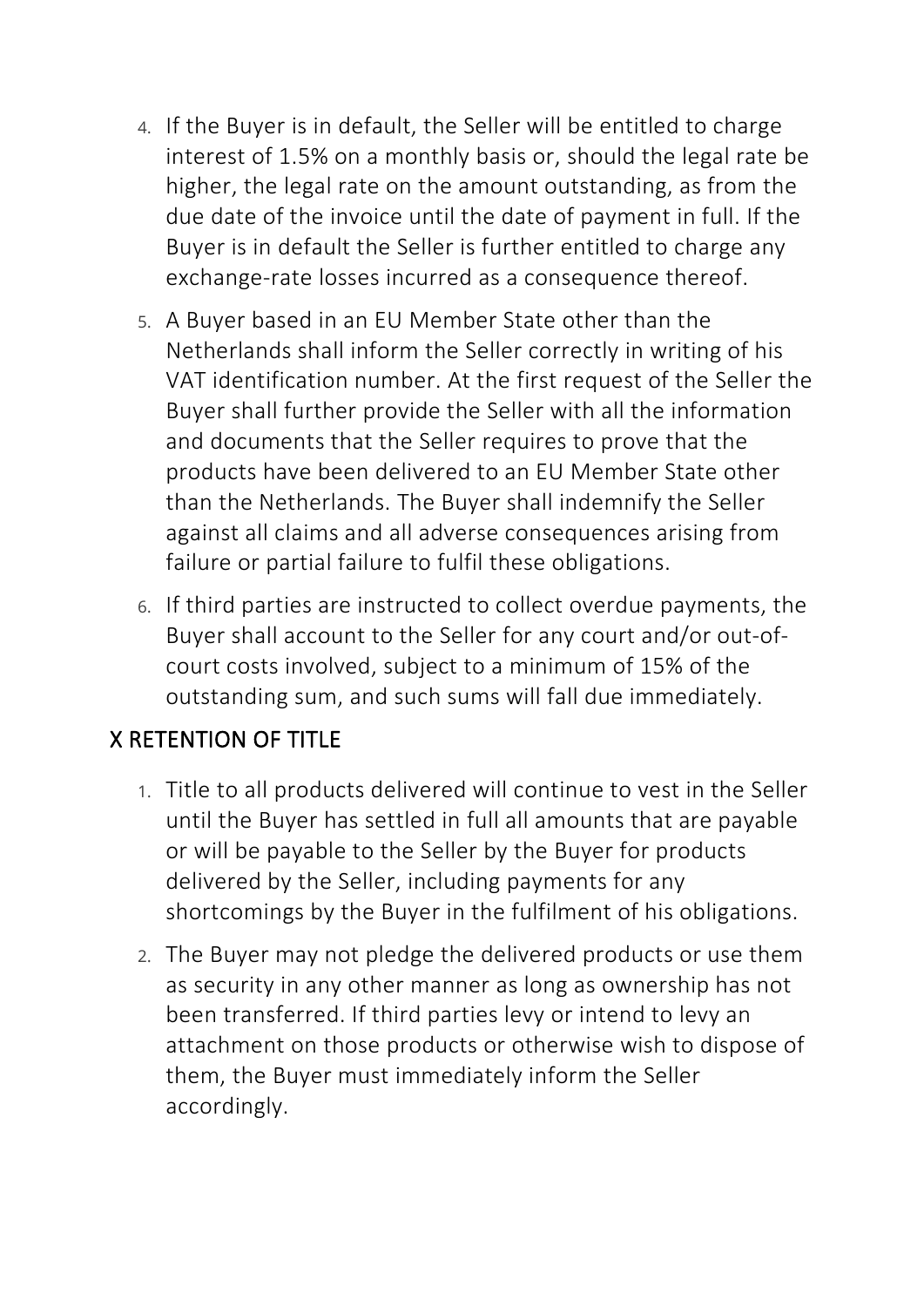- 3. The Buyer must always fully cooperate, at the Seller's first request, in the Seller's exercising of its retention of title. The Buyer will be liable for all costs incurred by the
- 4. Seller in connection with its retention of title and any related actions, as well as for any direct and indirect loss incurred by the Seller arising therefrom.
- 5. With respect to products destined for export, from the time of arrival in the country of destination, the law of the country of destination will apply to the property law consequences related to retention of title. From that moment, if permitted under that applicable law, the following provisions apply in addition to the provisions of points 1 to 3 above:
	- . In the event of breach of contract by the Buyer, the Seller will have the right to immediately take possession of the products delivered and of the relevant packaging and transport materials, and to dispose of them at its discretion. If so prescribed by law, this will imply termination of the agreement in question.
	- a. The Buyer will be entitled to sell the products in the ordinary course of its business. It hereby assigns all claims that it may acquire against third parties pursuant to such sales. The Seller hereby acknowledges this assignment and reserves the right to pursue any such claims as soon as the Buyer fails to fulfil its payment obligations.
	- b. The Buyer may process the products in the ordinary course of its business, whether or not the products are mixed with other products not supplied by the Seller. The Seller will acquire joint title to the new goods, in the proportion in which the Seller's products form part of those new goods, the ownership of which, should this occur, is transferred at this moment by the Buyer to the Seller, who accepts this transfer.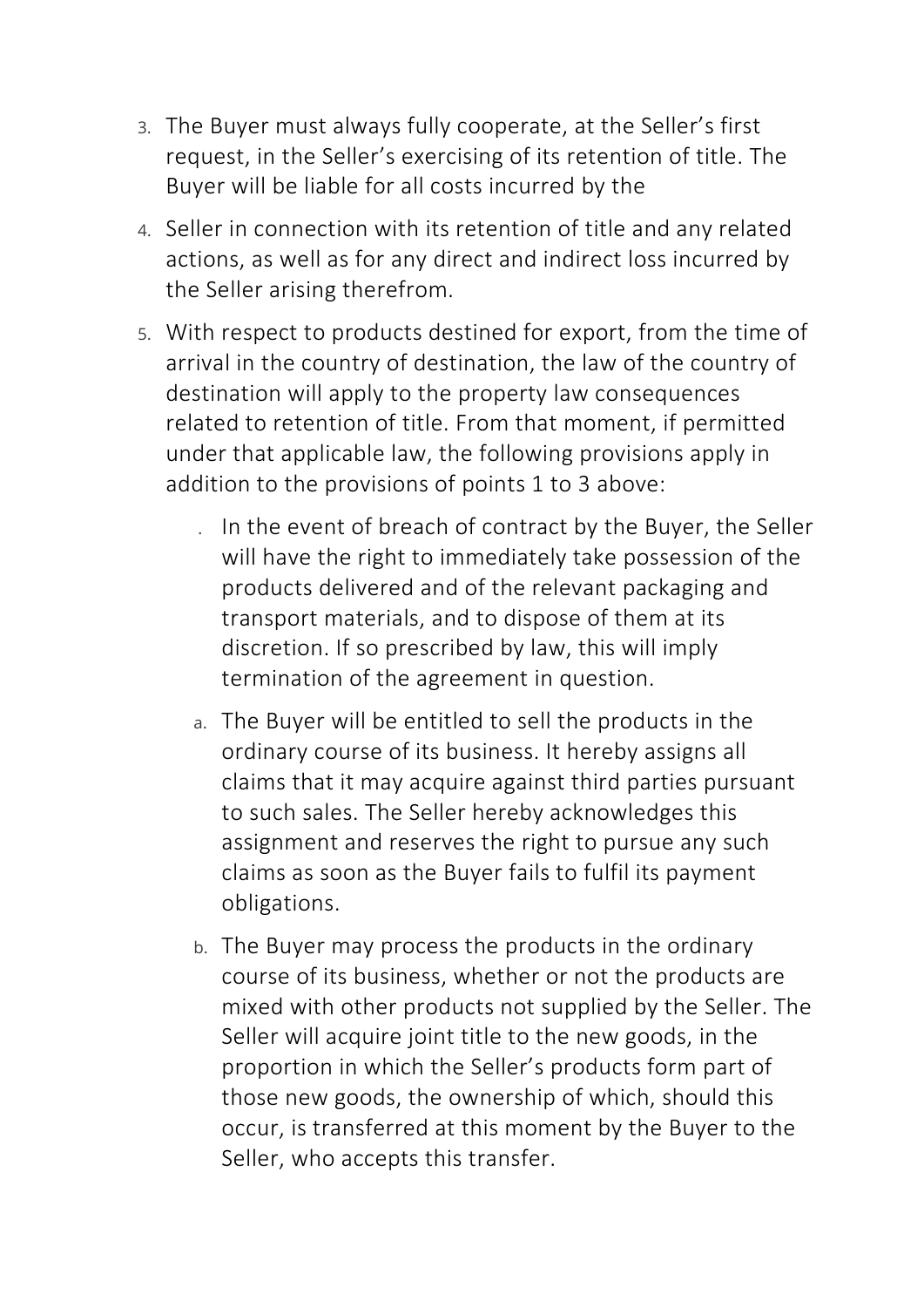c. If the Seller is required by law to surrender part of the stipulated security on request (if the security exceeds the value of any outstanding claims by a certain percentage), it will do so as soon as the Buyer so requests and if it is also apparent from the Seller's accounting records.

# XI APPLICABLE LAW/DISPUTES

- 1. All agreements to which these General Terms and Conditions apply in full or in part are governed by Dutch law. The provisions of the Vienna Sales Convention are expressly excluded.
- 2. The Buyer may only submit claims in respect of or arising from agreements, to which these General Terms and Conditions apply, to the competent Dutch Court in the territory in which the Seller has its registered office. The Seller may submit such claims either to the competent court in the territory in which the Seller has its registered office or to the Dutch court in the territory in which the Buyer has its registered office.
- 3. Contrary to the provisions of XII. 2, the Seller and the Buyer may agree to submit any dispute to an arbitral tribunal acting according to the Rules of the Netherlands Arbitration Institute, whose decision will be accepted as binding by both parties.

#### XII FINAL PROVISION

- 1. Any cases for which these General Terms and Conditions do not provide will also be governed by Dutch law.
- 2. If and to the extent that any part or provision of these General Terms and Conditions is found to be contrary to any mandatory rule of law, that part or that provision will be regarded as not having been agreed and these General Terms and Conditions will otherwise continue to bind the parties. The parties will then act as if, should they have known of the